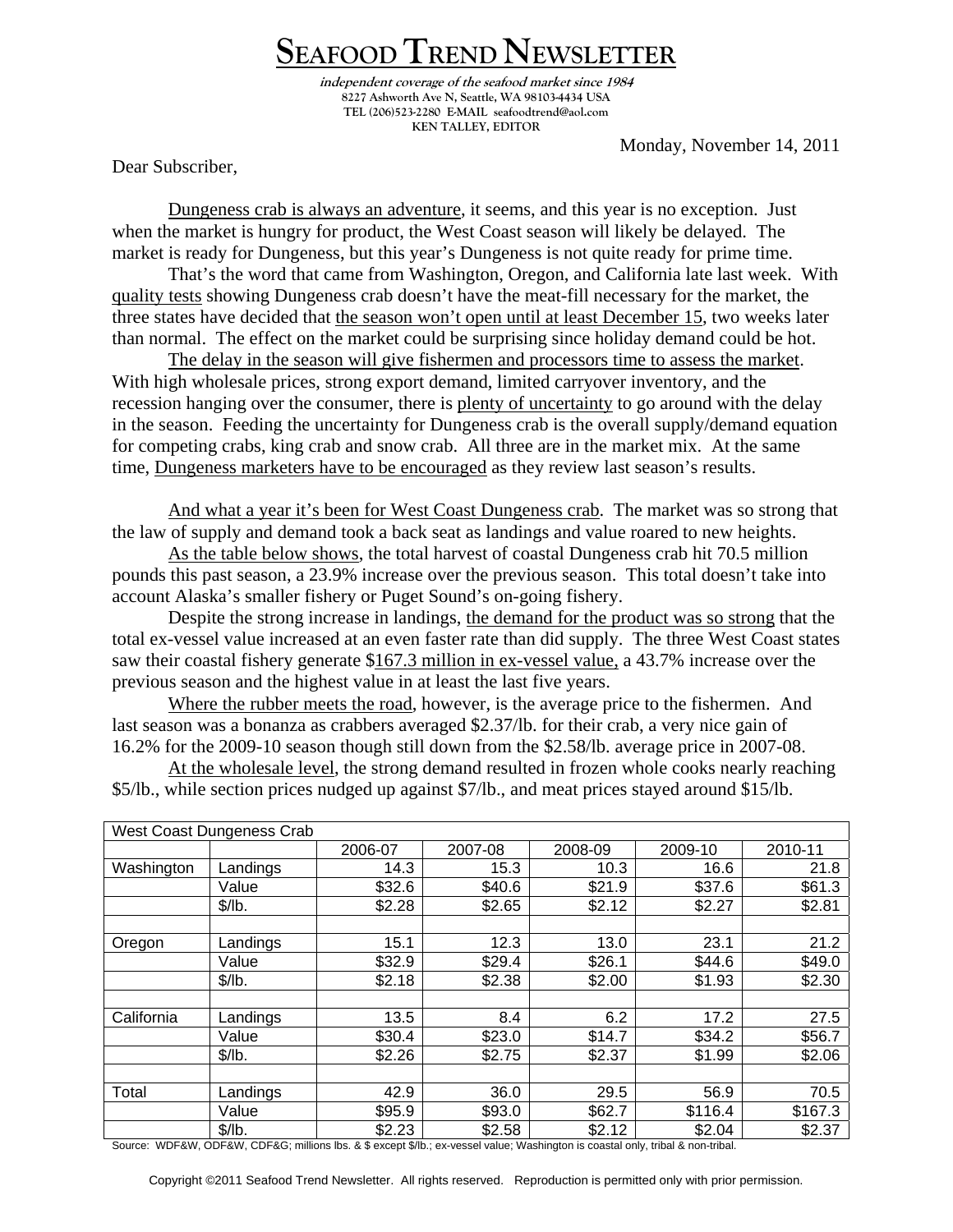While the overall trend in last season's coastal Dungeness crab fishery was upward, there were enough variations and surprises in the three states to keep the market awake and watching.

Take Oregon, the only state to show a drop in landings, albeit a small drop. Last year, Oregon crabbers landed 21.2 million pounds of Dungeness, down 9% from the previous season. With the slightly lower supply, marketers chased after the available crab, paying fishermen an average of \$2.30/lb., an increase of 19.2% over the 2009-10 season average. This resulted in a total dockside value of \$49 million, up 10%. This was the second most valuable Dungeness fishery in Oregon's history, topped only by the \$52.9 million of the 2004-05 season.

 Oregon's fishery is the only Dungeness crab fishery on the Pacific Coast to be certified as sustainable by the Marine Stewardship Council, a designation achieved in December 2010.

Washington had very strong Dungeness fishery last season, both tribal and non-tribal fishermen seeing strong gains in landings. All told, Washington harvested 21.8 million pounds of Dungeness crab, up 31.3% from the 16.6 million pounds of the previous season. Non-tribal crabbers saw their catch move from 13 million pounds in 2009-10 to 16.7 million pounds last season. Tribal crabbers saw landings go from 3.6 million pounds to 5.1 million pounds.

The value of that crab was the highest of the three states at \$61.3 million, a gain of 63%. The average ex-vessel price saw a 23.8% gain, going from \$2.27/lb. to \$2.81/lb. Once again, Washington's January opening (for all but the very southern tip of the state) worked out well for fishermen because once they started fishing demand was strong after the holiday landings. For the last couple of years, Washington crabbers have had the highest ex-vessel price on the coast.

Washington crabbers have also benefited from the strong demand for live crab. As the season drew to a close in mid-September, live buyers were paying as much as \$5.10/lb. for Dungeness crab. Washington was the last coastal fishery to close and crab was wanted.

In many ways, California was the star of the coastal fishery for Dungeness. Not only did that state see the biggest growth in landings of any of the three states, but it also saw the highest growth in dockside value of the fishery. California was the poster child for the explosive market.

Total landings for the California fishery hit 27.5 million pounds this past season, a gain of 59.9% over the 17.2 million pounds of the previous season. And the star of the landings derby was central California, which saw landings jump from a normal 3.4 million pounds in 2009-10 to an astonishing 19 million pounds this past season. Early indications suggest that this season could see similar landings thanks to favorable ocean conditions. Previously, the central management area's peak catch was the 2004-05 season when 6.1 million pounds were caught.

The value of California's Dungeness harvest was \$56.7 million, a whopping gain of 65.8% over the previous season. The huge volume did keep ex-vessel prices in check compared with Washington and Oregon, but even so last season's average of \$2.06/lb. was a gain of 3.5% over the previous season. However, California crabbers still have a long way to go before hitting the heights of \$2.75/lb. in 2007-08 or even the statewide average of \$2.38/lb. of 2008-09.

Now comes the approaching Dungeness season along the West Coast and marketers and fishermen seem more uncertain than at any time in recent memory. This will make price negotiations a difficult task this year. The delay in opening from December 1 to December 15 or later could give the industry some breathing room to figure out the lay of the land.

 The Oregon industry has already had its normal market update sponsored by the Oregon Department of Agriculture and the Oregon Dungeness Crab Commission. Price negotiations will come next and nobody is saying much about what prices will end up at. That's because the new dynamics of the Dungeness crab market have thrown traditional approaches in doubt. The market is changing as exports take a bigger bite of the Dungeness pie and the normal distribution of product forms seems to be changing as well.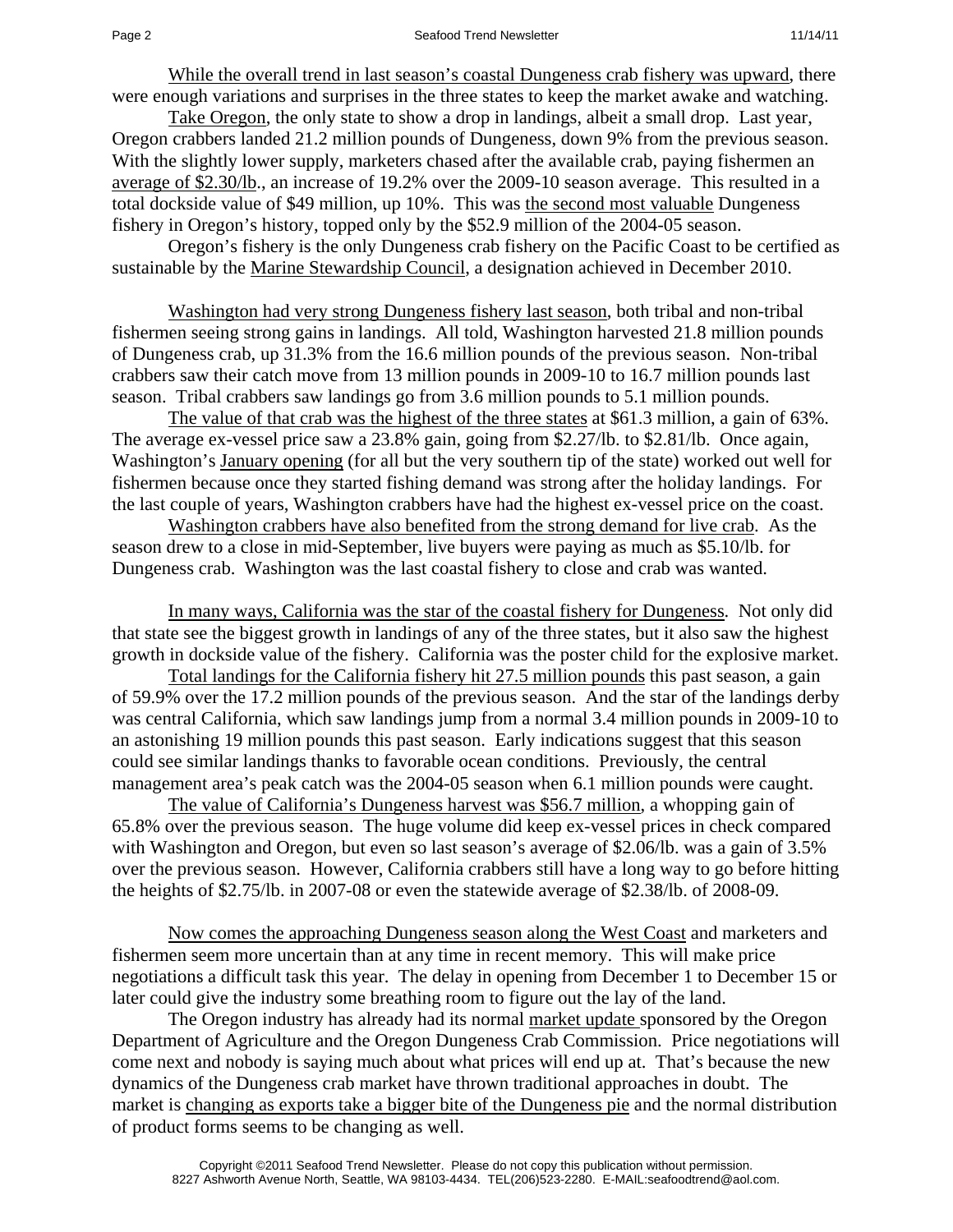The biggest change in the Dungeness crab market is the explosion of live crab exports. With the increase in exports, there has come a corresponding reduction in section production for the domestic market. Even with higher landings, production of traditional products is tightening.

It is difficult to size up the export market for live Dungeness crab. Marketers are certain that live crab is being exported to China and to British Columbia (and then to China). But government export figures give an incomplete picture because those figures do not pull out Dungeness crab by name. It can be assumed that shipments of live crab from Pacific coast ports are, in fact, Dungeness crab. But the numbers need to be used cautiously.

One reason is that the export category includes more than live crab. According to the export labels on government trade tables, the exported product is "Crab NSPF Live/Fresh/Salted/ Brine." This translates into "crab not specifically provided for live/fresh/salted/brine." In other words, the crab in the product category could be any crab live, fresh, salted, or brined.

 Providing a bit more uncertainty, the Pacific ports from which the product was exported include Anchorage, Honolulu, Los Angeles, Portland, San Diego, San Francisco, and Seattle.

 However, assuming that the majority of this crab is live Dungeness, then there has been indeed, a major increase. Current figures through September show exports to China of this crab amounted to 1.8 million pounds from Pacific ports, up from 687,960 pounds last year. Exports of the same category to Canada, again from Pacific ports, showed strong growth, going form 10.4 million pounds a year ago to 15.8 million pounds this year.

The average price also should make marketers use these export numbers carefully. The average price of the crab in this category is \$2.24/lb. to Canada and \$3.08/lb. to China.

If the live crab exports are as high as these numbers suggest, this could result in a tightening of available product for the section market, perhaps 10% less than in the past. The live market supposedly makes up about 20% of the West Coast landings and it is increasing.

Snow crab is mostly quiet as Alaska crabbers wait until the new year to begin fishing. In the meantime, marketers are looking at export demand to expand the reach of opilio snow crab.

 Some marketers have expected snow crab prices to soften, and it looks as though that is happening. However, these lower prices are still considerably higher than a year ago.

Look at imports. Through September, 85.8 million pounds of snow crab came into the U.S. market. That's down 5.8% from the 90.8 million pounds last year at this time. Supplies are down from all suppliers. Atlantic Canada's shipments are down, though only by 2.1%. Russia, the other major producer, though much smaller than Canada, has sent 23.6% less opilio this year.

 Even though you might expect prices to rise due to a shortfall in supply, the average price has <u>zoomed well beyond expectations</u>. Through September, the average import value is \$5.59/lb., a whopping 44.1% increase over the \$3.88/lb. average price of last year.

However, actual market prices are seeing significant softening as holders of product try to move inventory for the holidays. Canadian snow crab is listed at \$5.35-\$5.40/lb. for 3-5s, down from \$5.60-\$5.65/lb. a month ago. Same for the other sizes, as 5-8s went from \$5.80-\$5.85/lb. to \$5.60-\$5.70/lb., 8-ups went from \$6.25-\$6.40/lb. to \$6.10-\$6.15/lb., and 10-ups went from \$6.50-\$6.55/lb. a month ago to \$6.40-\$6.45/lb. today, all prices FOB Boston.

With Alaska's Bering Sea snow crab fishery set to get going after the first of the year, look for efforts to expand the export market beyond Japan. A recent visitor to China came away excited about the possibility of increased sales there. The first goal was to see if live snow crab would work there since Chinese consumers prefer live product. However, it could be a complicated process, perhaps not as viable as it apparently is for Dungeness crab.

 There is, however, surprisingly strong interest in frozen snow crab in China. In fact, Canadian exporters have been sending more and more product there for the last three years. They have done a lot of the groundwork. Snow crab gift packs for holiday giving show promise.

One object in this export effort is to reduce dependence on Japan, maybe boost prices.